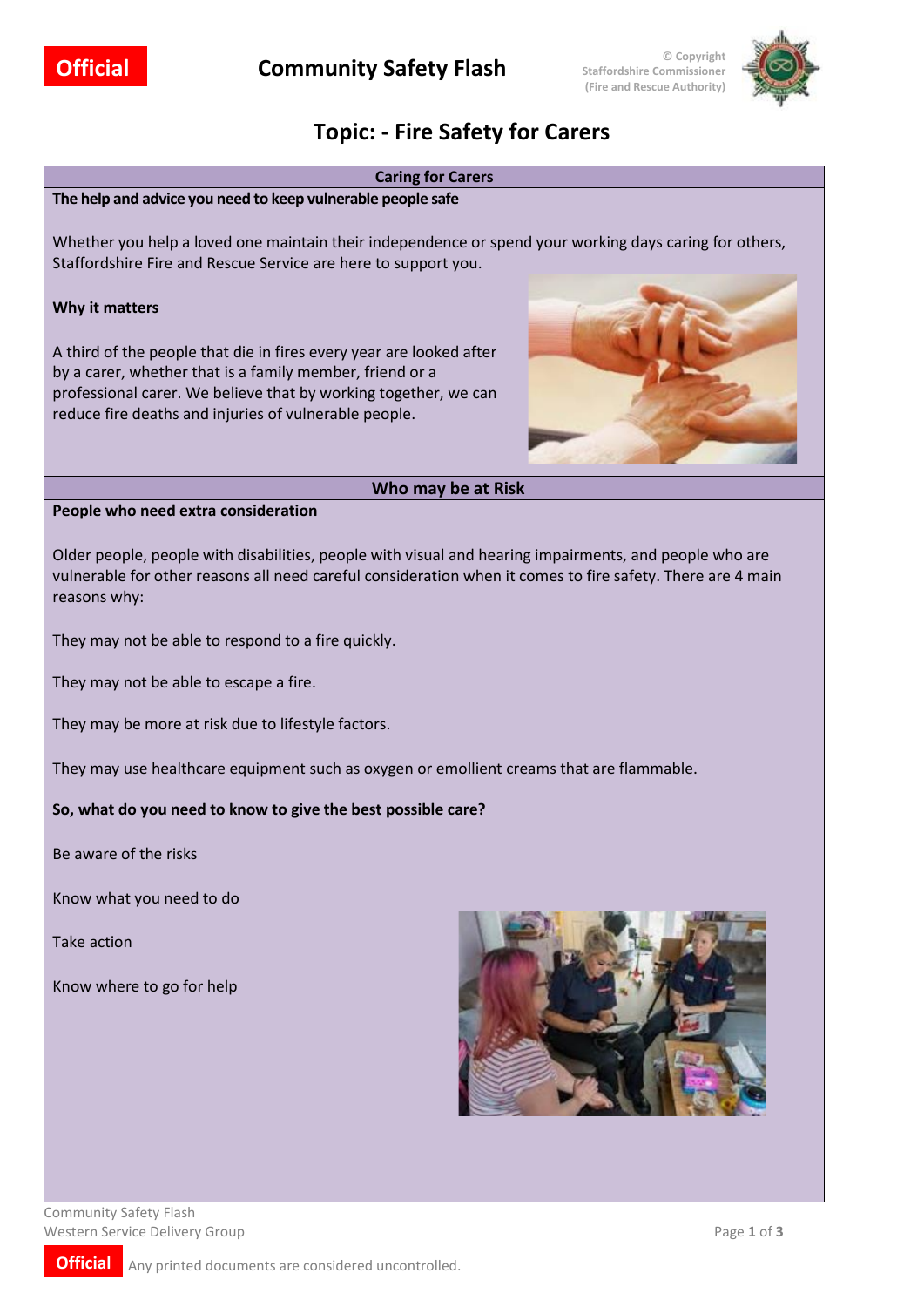

## **What to Consider**

#### **Is there an increased risk of Fire?**

**There are some behaviours that make a person more at risk of a fire. What to look out for: -**

• **Check – Smoking** are there signs of unsafe use of smoking or vaping materials (e.g. smoking in bed, unsafe disposal of cigarettes, burn or scorch marks on clothing, flooring or furniture)

**Ensure no other material e.g. paper, latex gloves, medical equipment is disposed of in the smoking bin**

**If they have had a sprinkler fitted and they are bed bound IS the bed sited under the sprinkler?**

- **Check - Emollient Creams – Do they use lotions, creams or gels to prevent dry skin**
- **Check – Do they use an air pressure mattress or oxygen cylinders**
- **Check – Are there any heaters, where are they sited e.g. placed too close to materials that could catch fire including furniture**
- **Check - Unsafe cooking practices e.g. cooking left unattended**
- **Check - Overloaded electrical sockets/adaptors or extension leads**
- **Check – Are there any obvious signs of damaged or faulty wiring**
- **Check – Do they use an electric blanket**
- **Check – Have there been any previous fires or signs of near misses**
- **Check – Is there signs of any unsafe use of candles/tealights e.g. too close to curtains or items that may catch fire, within reach of pets or children**
- **Check – Do they have working smoke alarms**

#### **Other Factors**

- **Response – reduced ability to react to a fire or a smoke alarm without help**
- **Mobility – could they escape from a fire without help**
- **Hoarding Disorder – Sometime people like to collect and hoard things leading to an increased risk to fire. Is there escape route kept clear**

## **Get out, Stay Out and Dial 999**

## **What you can do to help**

It's important that we do our best together to reduce the risks from fire in your homes. Please let us know if you think someone maybe vulnerable from fire.

Please give us a call and have a chat with your Community Safety Officers. Service is completely confidential. **01785 898719 or email: - [wsdgpreventteam@staffordshirefire.gov.uk](mailto:wsdgpreventteam@staffordshirefire.gov.uk) In the event of an emergency get out, stay out and dial 999**

Community Safety Flash Western Service Delivery Group Page **2** of **3**